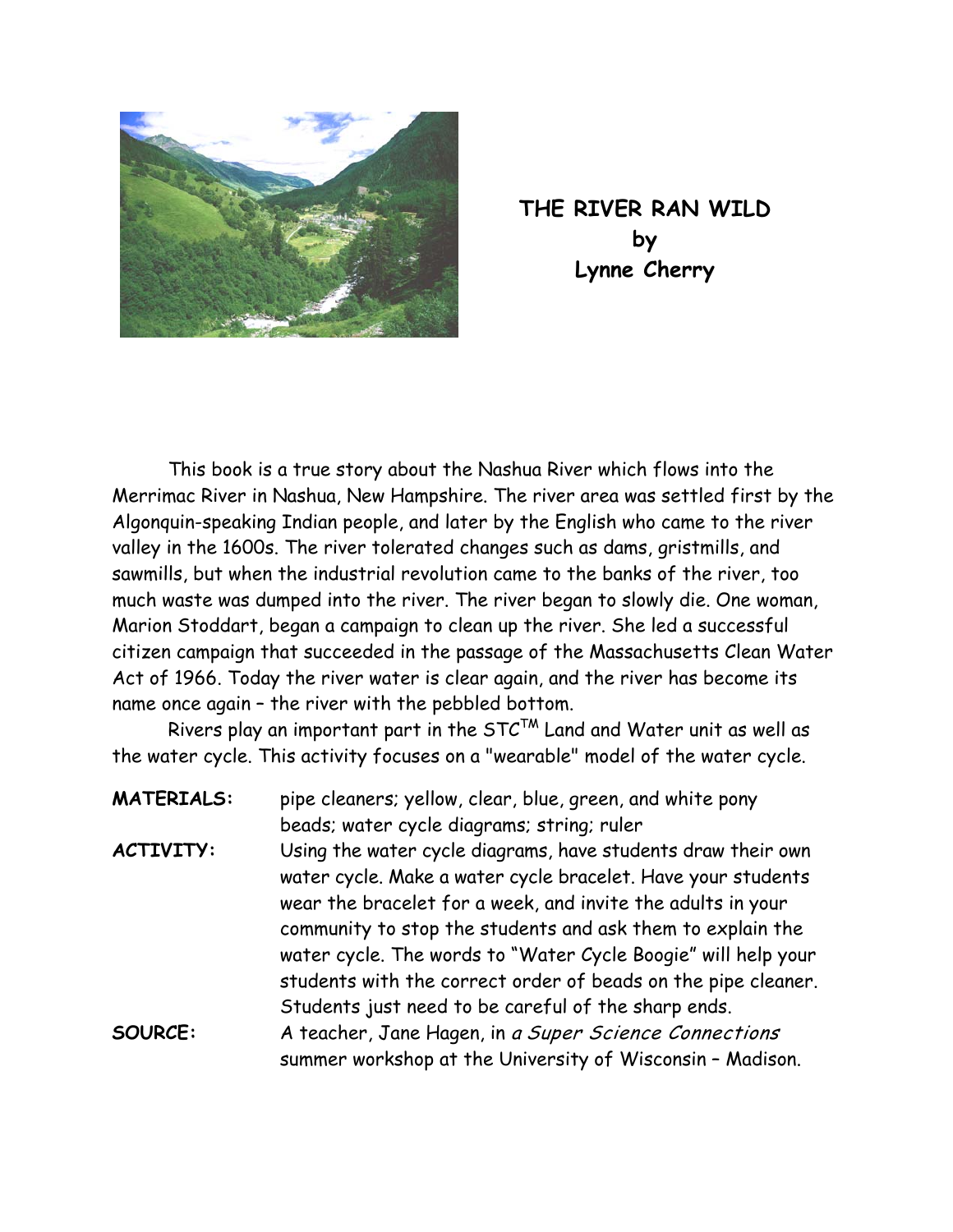**TEACHER NOTES:** Here are the definitions for the underlined words in the song. The sun starts the whole cycle going.

- Evaporation Water vapor changing from a liquid to a gas
- Condensation Water vapor changing from a gas to a liquid
- Precipitation Water falling to the earth in the form of rain, snow, sleet, or hail.
- Runoff The portion of the precipitation on a drainage area that is discharged from the area in streams, including surface runoff, ground water runoff or seepage.
- Transpiration The process by which plants dissipate water into the atmosphere from leaves or other surfaces.

## **STANDARDS:**

**BSL:** 1.7, 1.8, 3.3, 4.1, 4.2, 4.3, 4.5, 4.9, 9.3, 11.2, 12.5 **NCTM:** 4d, 13a **SCS:** B2, B#, D1, E1, F3, F4, H1, H2

Cherry, Lynne. A River Ran Wild. Harcourt Brace & Company, 1992. ISBN#0-15- 200542-0.

## **WATER CYCLE BOOGIE**

(Sing to the tune "Skip to My Lou")

**Sun a shining, from its birth, Dries the water, dries the earth. A YELLOW bead shows its worth, Water cycle boogie.** 

**Evaporation, water's gone, To a vapor, won't take long. Choose a CLEAR bead, can't go wrong, Water cycle boogie.** 

**Clouds are forming, drop by drop. Vapor moving, will not stop. WHITE beads show us, what's on top. Water cycle boogie.** 

**Condensation, water's here. No more vapor, give a cheer. A LIGHT BLUE bead, like a tear,**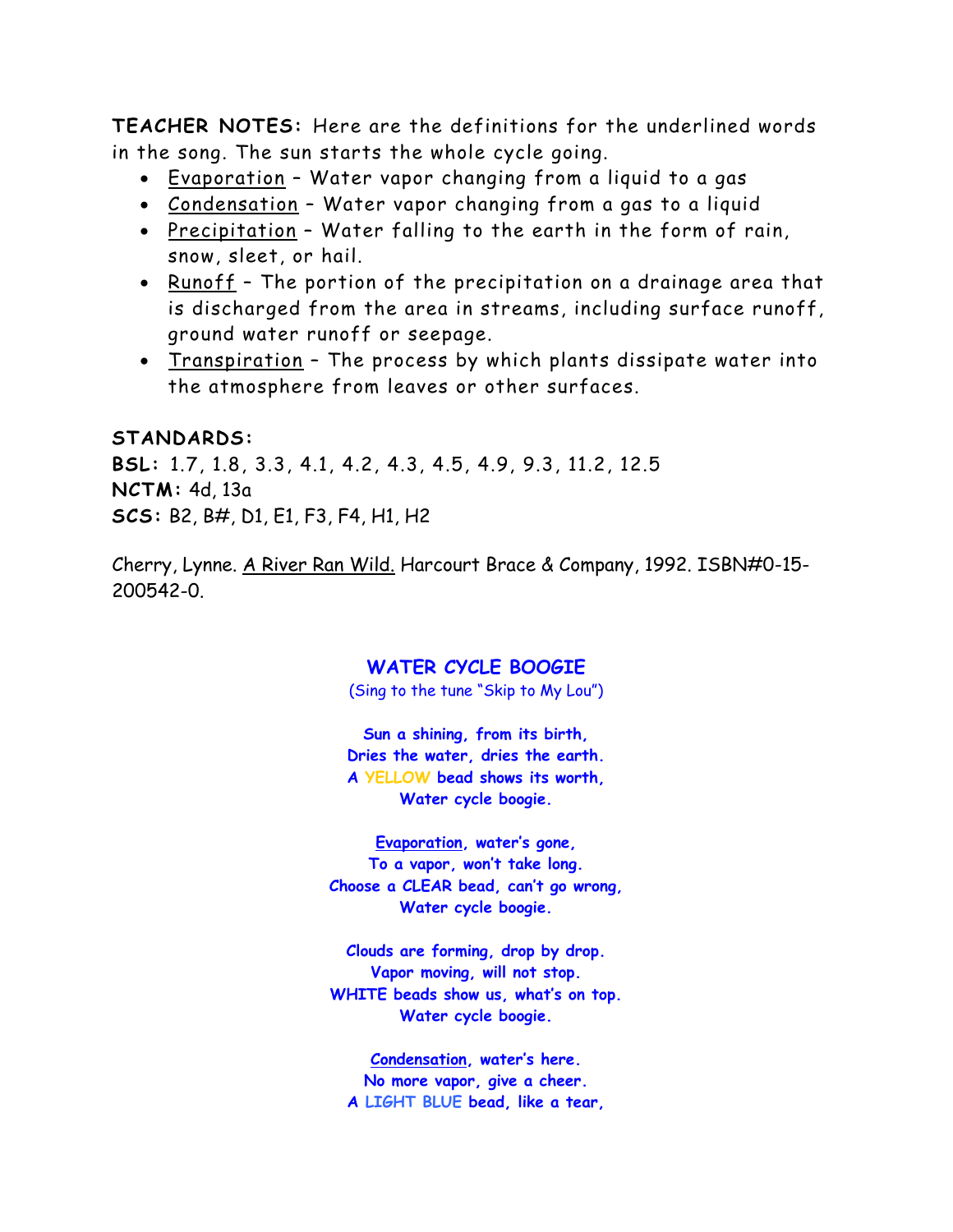**Water cycle boogie.** 

**Precipitation, rain and snow, Shows us water, on the go. A DARK BLUE bead, don't you know, Water cycle boogie.** 

**See the water, moving fast, Runoff on the ground at last. BROWN beads also join the cast, Water cycle boogie.** 

**Transpiration from a tree. Water vapor, you can't see. GREEN beads show it, all to me. Water cycle boogie.** 

**© Santa Clara Valley Water District 1996** 

**Image Courtesy of the US EPA**